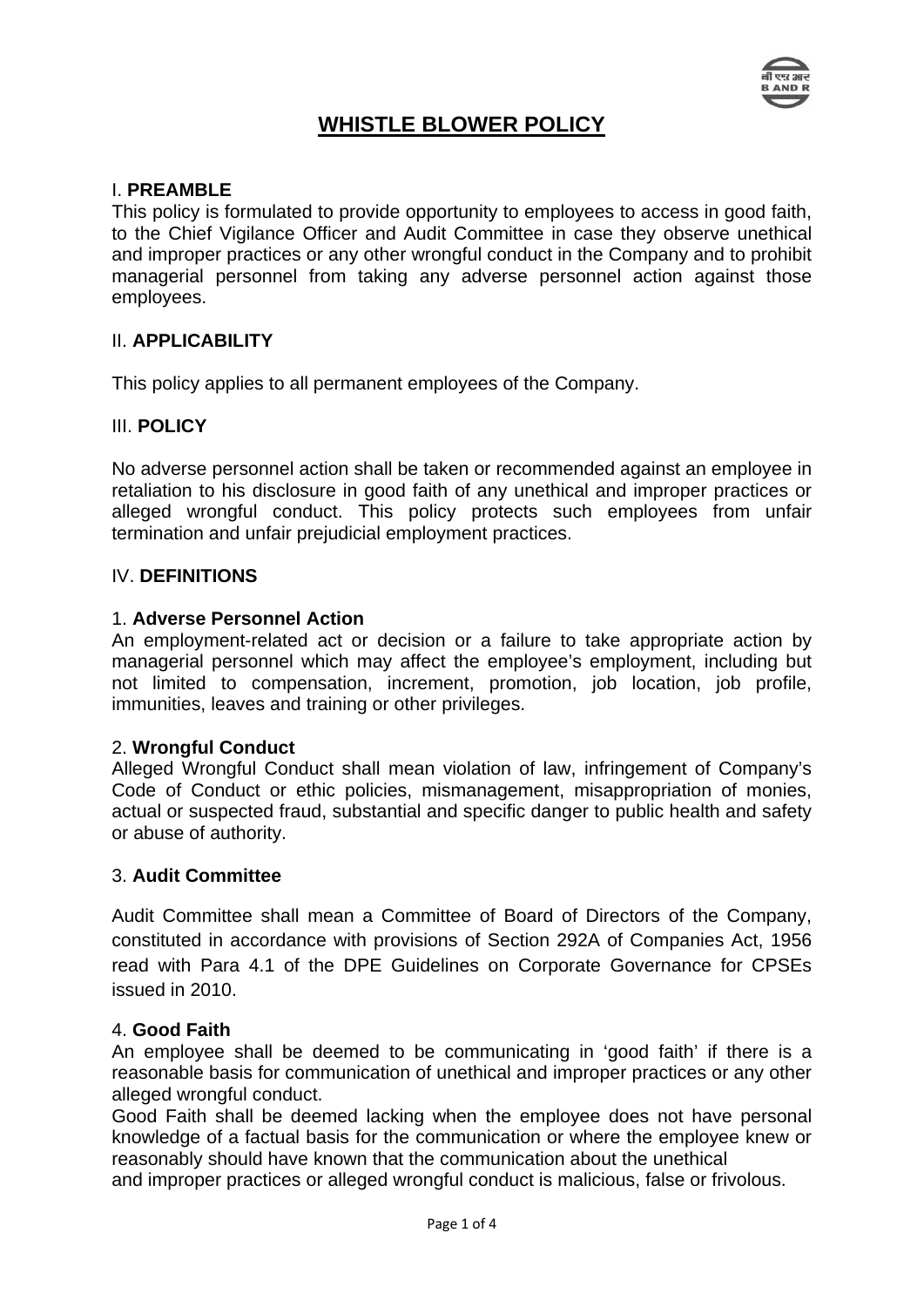

# 7. **Managerial Personnel**

Managerial Personnel shall include Full-time/Functional Directors, all Executives at the level of Manager and above, who has authority to make or materially influence significant personnel decisions.

# 8. **Policy or This Policy**

Policy or This Policy means, "Whistle Blower Policy."

# 9. **Unethical and Improper Practices**

Unethical and improper practices shall mean –

a) Violates the rules and code of conduct as made by the Company from time to time.

b) An act which does not conform to approved standard of social and professional behaviour;

b) An act which leads to unethical business practices;

- d) Improper or unethical conduct;
- e) Breach of etiquette or morally offensive behaviour, etc.

# 10. **Whistle Blower**

An employee of the Company who discloses in good faith any unethical & improper practices or alleged wrongful conduct to the Head of Department or in case it involves Managerial Personnel to the Chairman & Managing Director and in exceptional cases to the Audit Committee in writing.

# V. **GUIDELINES**

# 1. **Internal Policy & Protection under Policy**

This Policy is an internal policy on disclosure by employees of any unethical and improper practices or wrongful conduct and access to the Head of Department or in case it involves Senior Managerial Personnel access to the nodal officers. Information should be given within 45 days of being aware of the information.

This Policy prohibits the Company to take any adverse personnel action against its employees for disclosing in good faith any unethical & improper practices or alleged wrongful conduct to the Head of Department or to the Managing Director or to the Audit Committee. Any employee against whom any adverse personnel action has been taken due to his disclosure of information under this policy may approach the CVO/CMD/Audit Committee.

# 2. **False Allegation & Legitimate Employment Action**

An employee who knowingly makes false allegations of unethical & improper practices or alleged wrongful conduct to the Audit Committee shall be subject to disciplinary action, up to and including termination of employment, in accordance with Company rules, policies and procedures.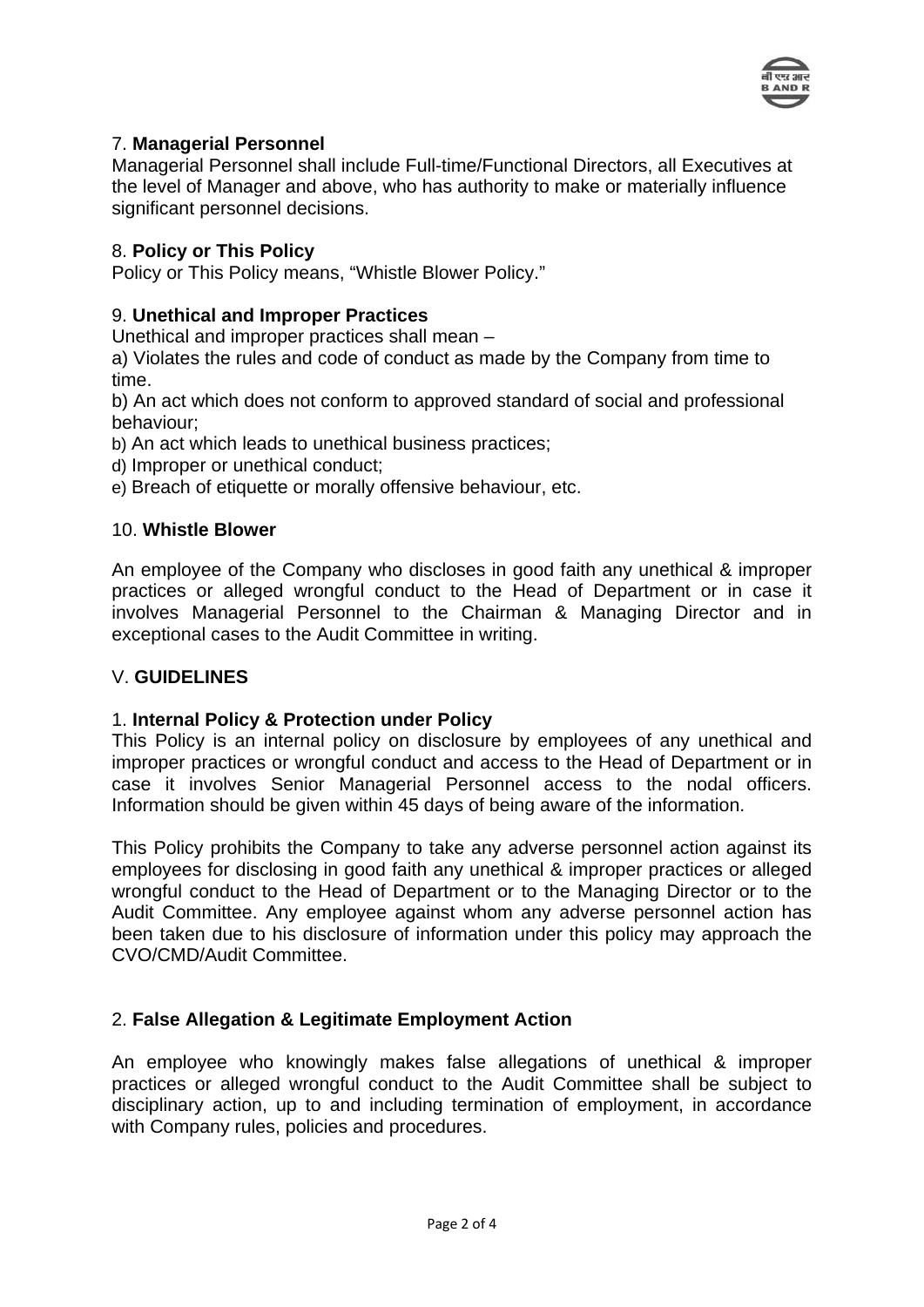

# 3. **Reporting of fraud/unethical practices**

i) Any one (full-time & part-time employees or persons appointed on adhoc/temporary/contract basis, trainees, apprentices, representatives or vendors/suppliers/contractors/consultants/service providers or any other agency doing any business with B&R) – as soon as he/she comes to know of any fraud or suspected fraud or notice any other fraudulent activity- he/she must report such incident(s) without further loss of time.

ii) Such reporting shall be made to the "Nodal Officer".

iii) Until further orders, Zonal Heads/Project Manager/H.O.D at Zonal level will be the Nodal Officer.

iv) If however, time constraints are there to report the matter to the Nodal Officer, such reports should be made to the immediate controlling officer, who shall ensure that input received is immediately communicated to the Nodal Officer.

v) The reporting of the fraud normally should be in writing. In case, the reporter is not willing to furnish statement of fraud but is in a position to give sequential and specific transaction of fraud/suspected fraud, then the officer receiving the information should record such details in writing as narrated by the reporter and also maintain the details about the identity of the official/employee/other person reporting such incident.

vi) Reports can be made 'in confidence'. The person to whom the fraud or suspected fraud has been reported must maintain the confidentiality with respect to the reporter. Such matter should under no circumstances be discussed with any other person who is not supposed to know about/or is not an authorized person in such matters.

vii) Anonymous complaints received, of not supported by the relevant evidence, may not be acted upon. However, a record of such complaints will be maintained. Also, a record of the reasons in writing (for not taking any action on such anonymous complaints) will be maintained by the Nodal Officer.

viii) In the case the management finds the complaints to be motivated or vexatious, it shall be at liberty to take appropriate steps against complainant.

ix) All reports of fraud or suspected fraud shall be handled with utmost speed and shall be co-ordinated by the Nodal Officer.

x) Nodal Officer on receiving input about any suspected fraud shall ensure that all relevant records/documents and other evidence is being immediately taken into custody and being protected from being tampered with, destroyed or removed by suspected perpetrators of fraud or by any other official under his influence. maintained to the greatest extent possible.